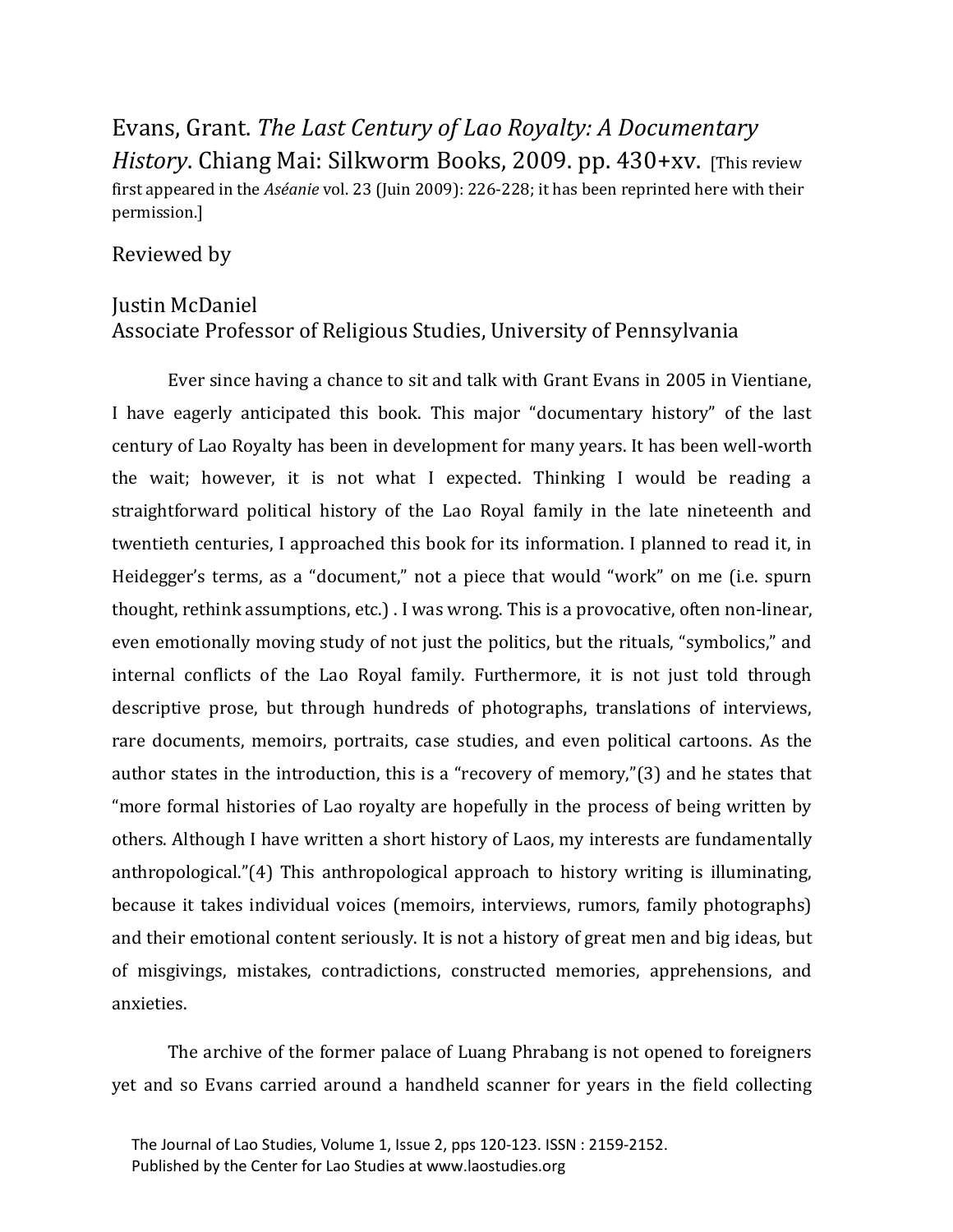photographs, stories, documents, and reflections to add to the more formal political and social history of Laos since the late nineteenth century. The bureaucratic fact that Evans had to scurry around the peripheries for years, rather than start in the archival center, is, I believe, what makes this book so valuable. Of course the readers learns much about King Sisavang Vong, Prince Phetsarath, King Sisavang Vatthana, Princes Souphanouvong and Souvanna Phouma, but his anthropological method allowed him to concentrate on many influential people that have been left out of previous studies including Phaya Khammo Vilai, Princess Savivan, Prince Boun Oum na Champassak, Ouan Ratthikoun, Tiao Khamman Rattana , Chao Sai Kham, among others. He also includes a chapter where three very different vignettes and rare documents and interviews are offered. Chapter Seven on King Sisavang Vatthana contains a description of the "Harvest Festival" of 1968 by Harlan Rosacker (given in a personal communication to Grant Evans) in which the ambassadors of the Soviet Union, Australia, and South Vietnam were entertained, played cards, and had cocktails at King Sisavang Vatthana's gardens north of Luang Phrabang with "U.S. government employees". These are important historical moments during the cold war which wouldn't make it into many studies. Besides this description, this single chapter also includes a short history of Chaleunsilp Phia Sing, a courtier to the king who was also an accomplished chef, royal master of ceremonies, choreographer, painter, and poet; as well as, an interview by Evans with a servant of the king who was witness to his arrest by the communist party in 1975 (see pp. 222-224). Including short documents like this adds vibrancy to this history and allows multiple voices to be heard. In this way, Evans expands the very idea of royalty outside of close blood relations and formal titles. He includes descriptions of the work of people whose work allowed the royalty to sustain itself during a very turbulent colonial and post-colonial period up to 1975 (and beyond outside of Laos). These include seemingly minor figures who played important roles like Prince Souk Vongsak, and those brought under the parasol of royal power like the Hmong representative Touby Lyfoung and Princess Khamla from the Phuan aristocracy. He even has an entire section on (Prince) Tiao Somsanith who is still struggling in 2009 to revive the art of gold-thread embroidering in France.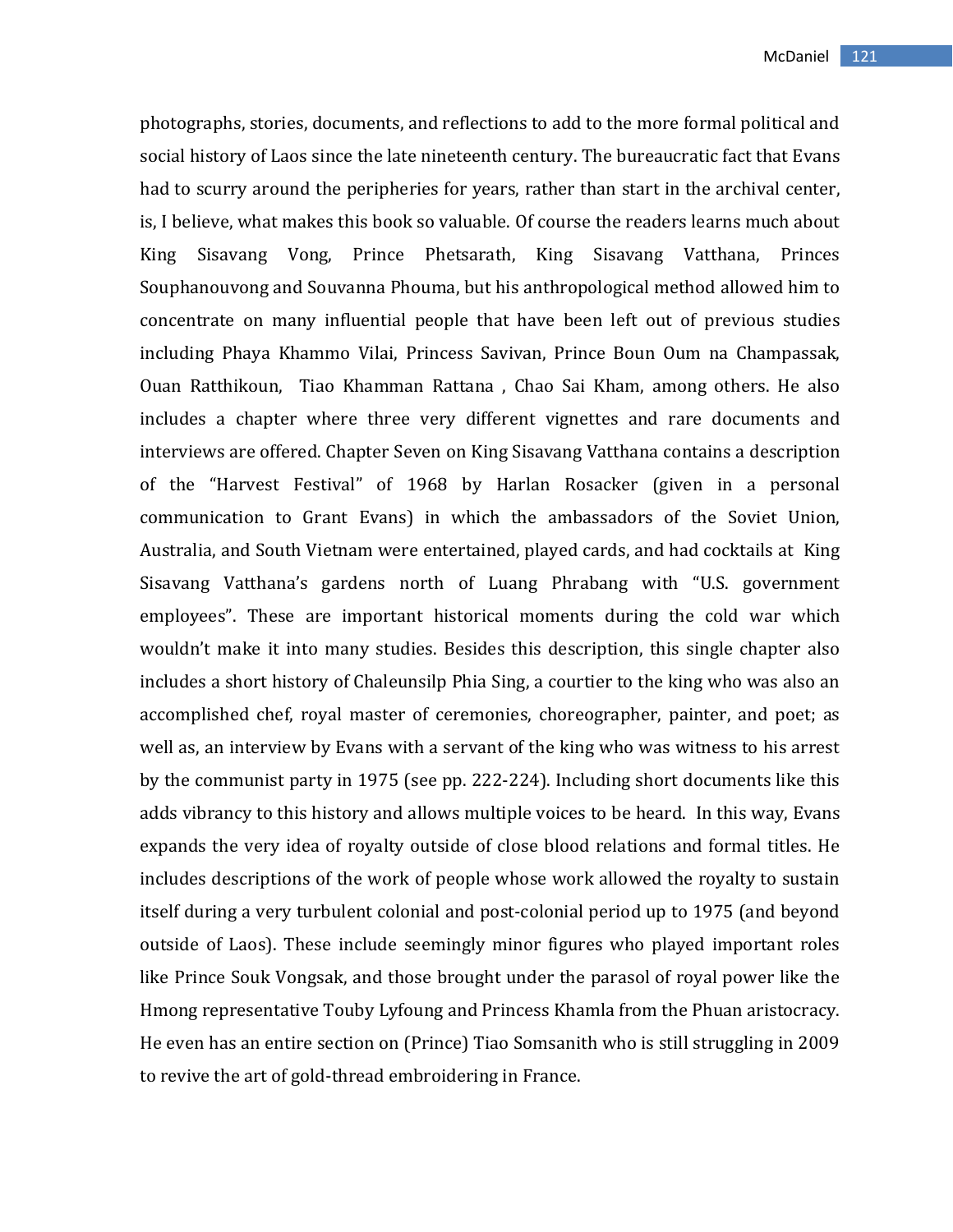The diplomatic historian need not worry, of course there are chapters on Princes Souphanouvong and Souvanna Phouma. However, these are stories easily found in bits and pieces elsewhere. Instead, let me highlight two particularly interesting chapters which include information not found easily. Chapter four, The Front Palace and Maha Ouparat Tiao Phetsarath, offers a biography of perhaps the most important royal intellectual of the twentieth century including rich descriptions of his meetings with foreign dignataries and his travels replete with rare photographs and other primary documents. However, it also includes a 1957 interview with him, S.E. Katay's D. Sasorith's speech at the prince's funeral, a description of his family's inheritance dispute, and even a description of the "Rituals for the Phi Cult of the Vang Na in Luang Phrabang" by Khamman Vongkot Rattana (translated by Evans from a 1971 issue of the *Bulletin des Amis du Royaume Lao*) followed by short studies of Tiao Seng Sourichan, Tiao Khampong Vongkot, and others. Chapter 13, Royal Portraits, is, in my opinion, the most important of the entire book. It includes interviews (and rare photographs) with some of the last royal witnesses to major events in the twentieth century including Princess Khampin who became a Buddhist nun, Princess Savivan, Princess Manilai, Princess Ouanna Rangsy, and Prince Soulivong conducted either in France or Laos. These candid conversations not only are important historical accounts, but also reveal the ways in which the royal family has either struggled to remain in Laos or have led complicated and bittersweet decades outside of Laos. Evans has done a great service traveling across the globe recording these stories.

This book is not solely about particulars though, Evans offers in the introduction and scattered at different points in other sections of the book a broader reflection on the place of the Lao royalty in the history of twentieth century royalty in general. He makes short, but important comparative references to the Cambodian, British, and Thai royal families. He also shows the differences between the Champassak and Luang Phrabang royal family's respective reactions and fortunes over the last 100 plus years. This shows the diversity of attitudes towards royalty in Laos, as well as erode the historical timelessness and integrity of both the "nation" of Laos and the Lao royalty. As part of these comparative exercises in the introduction, though, I would have liked to